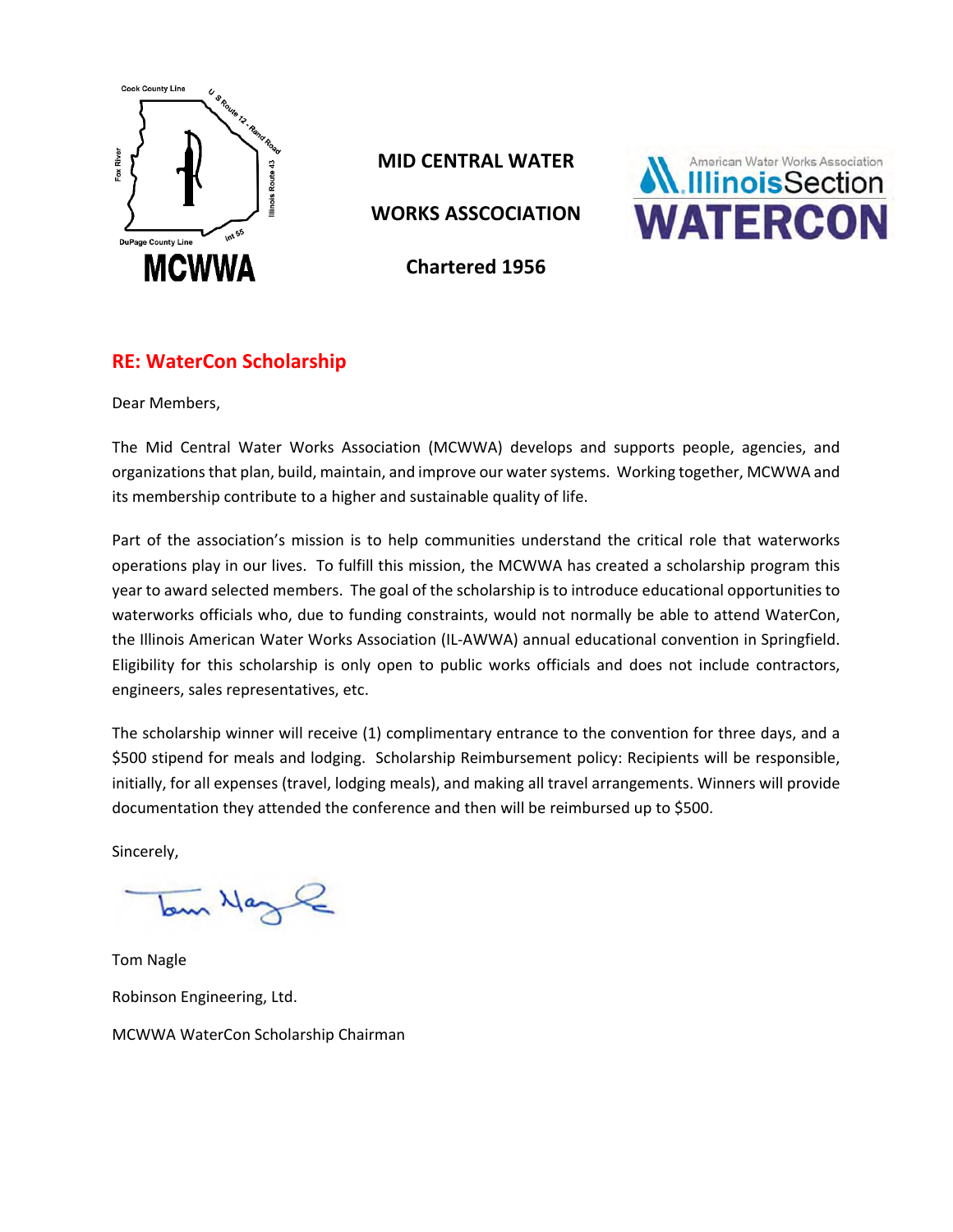

**The Mid Central Water** 

**Works Association** 



# **WaterCon Scholarship Fact Sheet**

## **Awards Available**

- 1 \$500 scholarship for each selected applicant
- Additional scholarships may be awarded if funding and applicants are available

## **Eligibility**

- Applicant must be a member of the Mid Central Water Works Association (MCWWA).
- Applicant must be employed by public water systems. Contractors, engineers, sales representatives, etc., are not eligible for the scholarship.
- Applicants' employer must not be offering reimbursement for such conferences.
- Previous winners of the WaterCon Scholarship are not eligible for future WaterCon scholarships.

### **Judging Criteria**

• Applicants will be chosen by random drawing.

### **Deadlines**

- Applications must be submitted by e-mail to Tom Nagle at tnagle@reltd.com by noon on January 15, 2018.
- Applications received after the due date will not be accepted.

### **E‐mail Submittals**

• Applications must be e-mailed by noon, to Tom Nagle, at **Thagle@reltd.com.** Please include the title "MCWWA WaterCon Scholarship Program" in the subject portion of the e‐mail

### **Questions**

• Please e-mail or call Tom Nagle at Tnagle@reltd.com or (708) 210-5690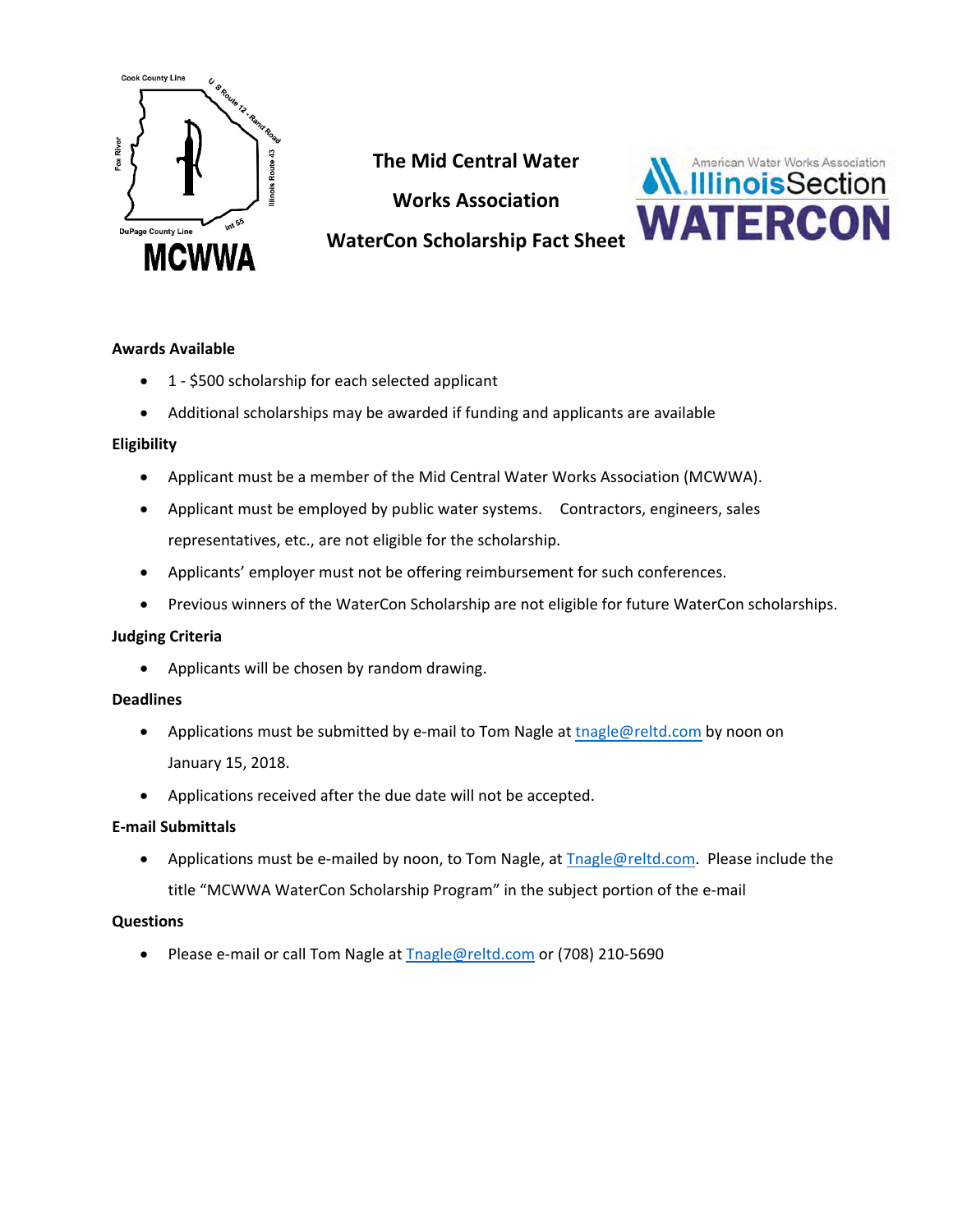#### **Disclaimer**

• The MCWWA reserve the right to deny applicants for any scholarship if applications do not meet the requirements outlined in this document.

#### **WaterCon Description**

• The conference is the largest gathering of water professionals in Illinois and is WATERCON attendees come from not only Illinois, but Missouri, Indiana, Kentucky, Iowa, Minnesota, Ohio, South Carolina, Georgia and even as far away as Texas. Attendees from many different disciplines attend this conference. They represent both small and large utilities. The conference will include sessions and learning opportunities with tangible takeaways on a variety of topics important to your community, such as potable water, wastewater, storm water, underground utilities, government finance and lake management. The exhibit hall will have over 200 vendors with information on a variety of industry products and services.